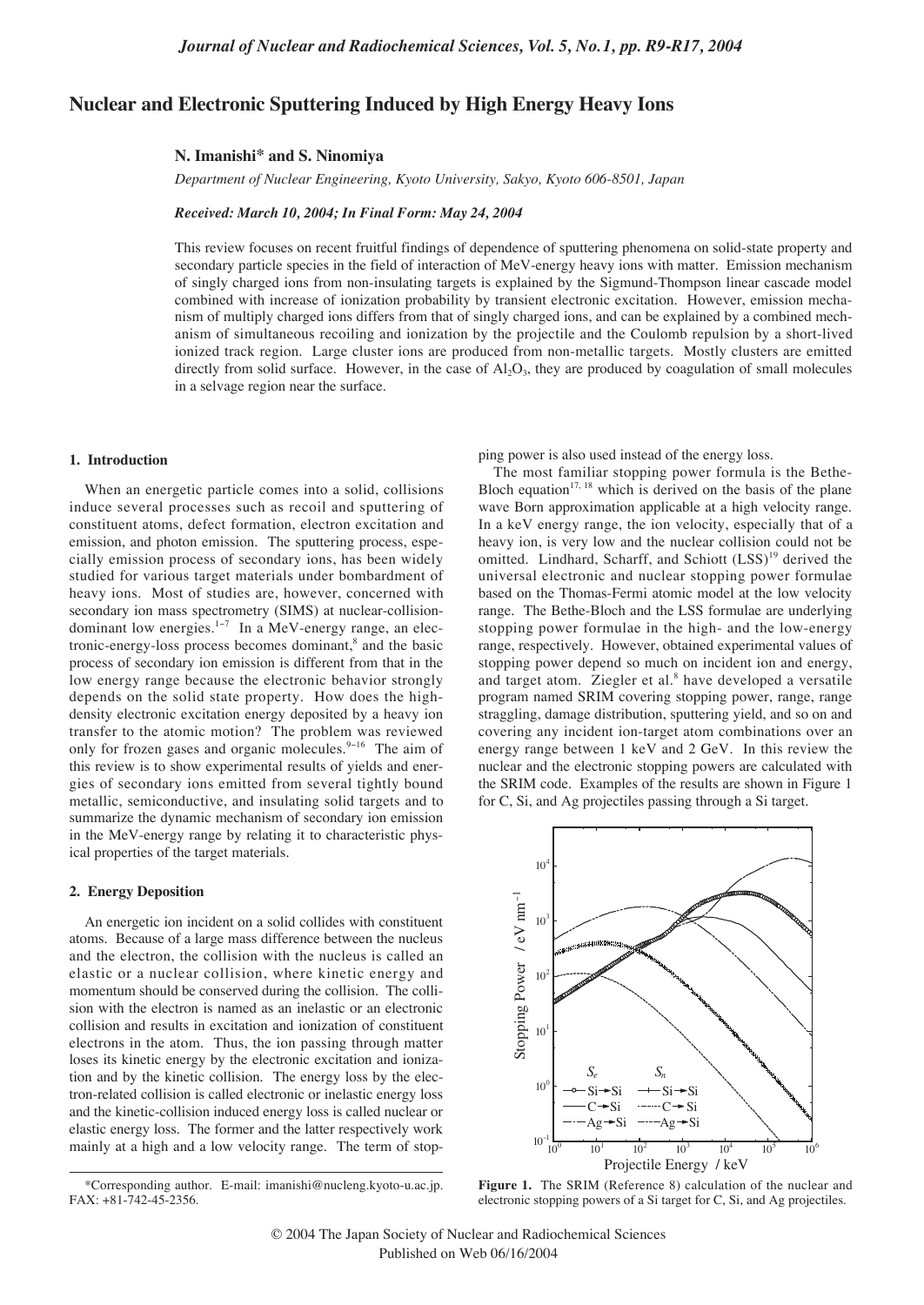## **3. Outline of Nuclear Sputtering –Low Energy Ion Bombardment–**

On the basis of the binary-collision approximation (BCA) Sigmund proposed a linear collision cascade model, which has been successfully applied in a low energy-density collision.<sup>20</sup> When sputtering yield, *Y*, is defined as an average number of atoms removed from a solid surface per incident particle, the yield for backward sputtering at perpendicular incidence is given by

$$
Y = \frac{0.042\alpha (M_2/M_1) S_n(E, Z_1, Z_2)}{NU_0},
$$
\n(1)

where  $S_n$  is a nuclear stopping power,  $Z_1$  and  $Z_2$  are, respectively, the atomic numbers of a projectile and a target atom, *E* is a projectile energy,  $N$  a density of the target material,  $U_0$  an average surface-binding energy, and  $\alpha$  is a function depending on the mass ratio between the target  $(M_2)$  and projectile  $(M_1)$ atoms.

Particles sputtered from a solid surface during particle bombardment are mostly neutral atoms emitted with a cosine like angular distribution and with a broad energy distribution that peaks at a few eV, about half the surface binding energy. Experimental data are often compared with the Sigmund-Thompson distribution<sup>20−22</sup> as described by

$$
\frac{d^3Y}{dKd^2\Omega} \propto \frac{K}{\left(K+U_0\right)^{3-2m}} \cos \Theta,
$$
\n(2)

where *K* and Θ are, respectively, a kinetic energy and a polar angle of the emitted particle with respect to the surface normal, <sup>Ω</sup> is a solid angle, and *m* an adjustable parameter close to 0.

Main parts of the sputtering phenomena can be understood by analytical linear cascade models and by associated computer simulation schemes of binary-collision approximation and Monte Carlo treatments, as far as an energy deposit to the target is small enough to be treated in the linear cascade regime and the contribution of the electronic excitation is small. In the case of high-energy deposition, various phenomena have been observed as spikes, large cluster emission, chemical effects, and so on. Therefore, the further understanding of these sputtering phenomena needs molecular dynamic treatments, because these phenomena contain manybody interactions, electron-phonon coupling, and internal excitation of a limited region.

Mass distributions of emitted neutral large clusters have been systematically measured by Wucher group using a post ionization method with a laser induced single ionization technique.23, 24 The obtained cluster yields are very large and show a power law dependence  $n^{\delta}$  on the cluster size *n*. The exponent  $\delta$  depends on the total sputtering yield and wave length of ultraviolet.

In sputtering experiments on nonmetals measured yields are generally different from the expectations by the collisional theory. Here besides the energy transferred to target atoms by elastic collisions, the energy transferred to electrons producing electronic excitation and ionization also can contribute to atomic displacements. The sputtering mechanism for the nonmetals is material dependent and very complex.<sup>25</sup> Stampfli<sup>26</sup> proposed that a dense electronic excitation of electrons from valence band states of insulators or semiconductors to conduction band states induces an expansion of the bond lengths and results in sputtering. Delcorte et al. carried out a molecular dynamics simulation, which uses the adaptative intermolecular Brenner potential (AIREBO) including longrange van der Waals forces, $^{27}$  for organic solids bombarded by low energy Ar ions, and concluded that the atomic collision dissipates energy over the first few hundreds of femtoseconds, including bond-scissions in the molecular backbone and creating ultimately vibrational excitation and collective motion at the molecular scale.28

### **4. Sputtering Induced by High Energy Heavy Ions –Cooperation of Nuclear and Electronic Collisions–**

### **4.1. Atomic Ion Emission**

*4.1.1. Yield.* Figure 2 shows typical examples of light mass regions of time-of-flight (TOF) mass spectra for Al, Si,  $Al_2O_3$ , and SiO<sub>2</sub> targets bombarded by  $3 \text{ MeV } Si^{2+}$  ions. Singly and multiply charged atomic ions of the constituting elements are unambiguously identified in the spectra.<sup>29</sup> The corresponding spectra for GaP, GaAs, and GaSb targets are shown in Figure 3. Other than dominant species of  $69,71$ Ga<sup>+</sup> ions, P ions are



**Figure 2.** Light mass regions of TOF-mass spectra for Al, Si,  $Al_2O_3$ , and  $SiO<sub>2</sub>$  targets bombarded by 3 MeV  $Si<sup>2+</sup>$  ions.



**Figure 3.** Light mass regions of TOF-mass spectra for GaP, GaAs, and GaSb targets bombarded by 3 MeV  $Si<sup>2+</sup>$  ions.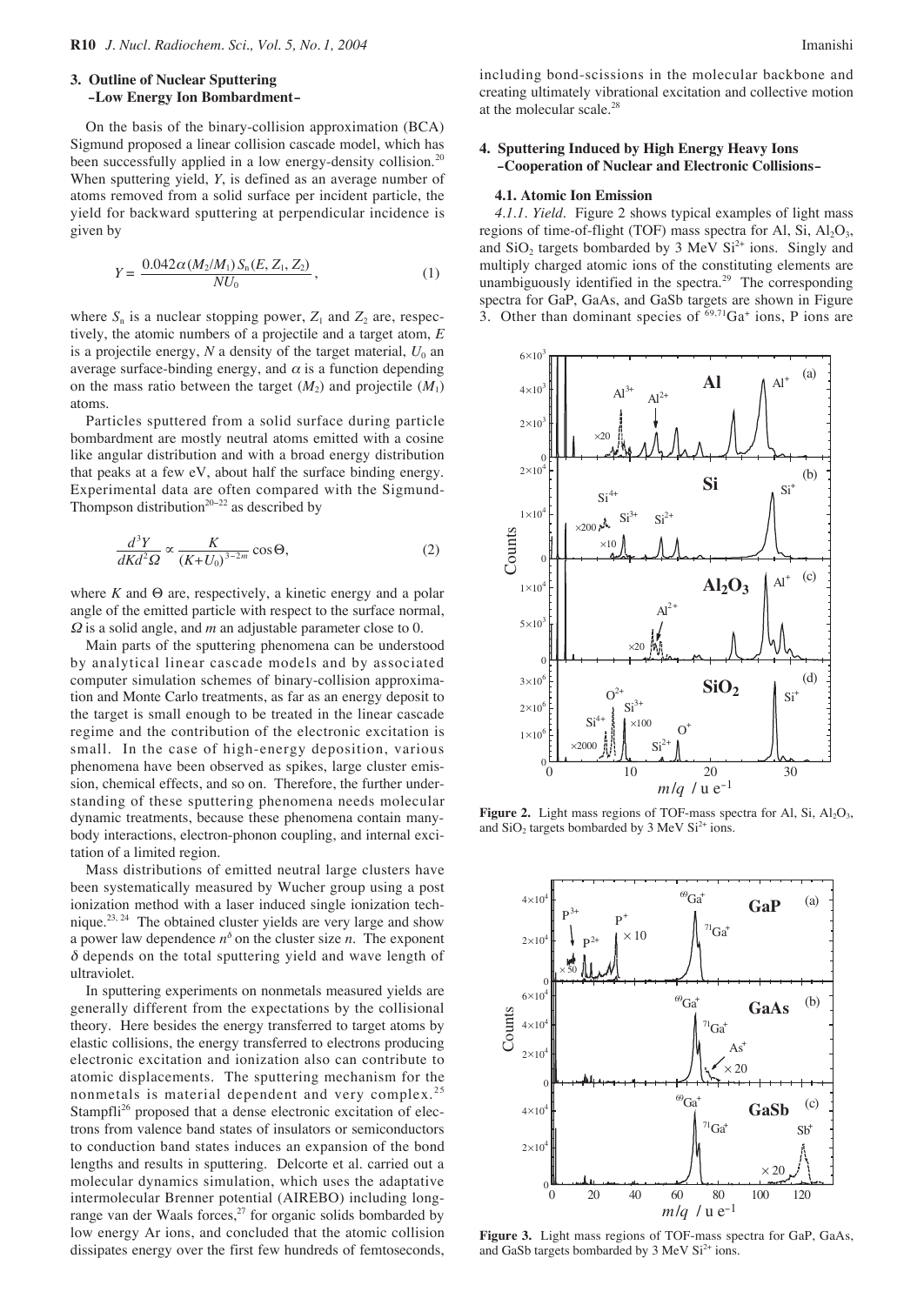unambiguously present as singly to triply charged positive ions but  $75\text{As}$  and  $121,123\text{Sb}$  ions are scantly observed.<sup>30</sup> The feature of very low yield of As ions was found for the low-energy sputtering of GaAs, too, $\frac{2}{3}$  and it is caused by the high ionization potential of As atoms in addition to its heavy mass. Respective atomic ion yields are plotted in Figure 4 as a function of incident  $Si^{2+}$  ion energy. The yields of ions with  $q=1$ except for the group  $V<sup>th</sup>$  elements keep constant or slightly decrease with increasing incident energy, but those for the group  $V<sup>th</sup>$  elements steeply increase with increasing energy.<sup>30</sup>

In order to understand the energy dependence of the yield, detailed data for Si and  $SiO<sub>2</sub>$  samples bombarded by C, Si, Ge, and Ag projectiles are shown in Figure 5, and the yields of  $Si<sup>+</sup>$ and  $Si<sup>4+</sup>$  ions are plotted in Figure 6 as a function of  $S_n$  for the Si and  $SiO<sub>2</sub>$  targets.<sup>31</sup> In the Si<sup>+</sup>-Si case, the experimental data are fitted well with a curve of  $S_n^{0.78}$ , and the fact implies that the Si+ ions are still produced through the nuclear collision in the high-energy range. The same process can be applied for the emission of Al and Ga ions from the Al and  $GaV<sup>th</sup>$  targets, respectively. However, the yields of the  $Si<sup>+</sup>$  ions from the  $SiO<sub>2</sub>$ target are higher than the corresponding yields from the Si target and don't correlate with the nuclear stopping power. The result of the  $SiO<sub>2</sub>$  target will be discussed later. In the case of  $Si<sup>4+</sup>$ , as shown in Figure 6, the yield doesn't trace  $S_n$ . A promising mechanism of the emission of multiply charged ions should contain any direct ionization caused by the collisions of projectiles with target atoms. In fact multiply charged recoil ions are effectively produced in collision between energetic ions and rare-gas atoms, and the formation cross section can be given in the frame of the independent-electron model.<sup>32-34</sup> The model predicts that the multiply charged ions are produced by a transfer- and a pure-ionization process; in the former process ionization occurs following an exchange of electrons between the projectile and the atom, and in the latter process the projectile ionizes the atom without accompanying any electronic exchange. It is then plausible that the atoms on the surface are simultaneously ionized and recoiled by the same projectiles.



**Figure 4.** Singly charged atomic ion yields plotted as a function of Si projectile energy.

| Intensity / arb. units | $10^7\,$<br>$10^6\,$<br>$10^5\,$<br>$10^4\,$<br>$10^3\,$<br>$10^2\,$<br>10 <sup>7</sup>                                                  | (a) $C \rightarrow Si$<br>$\delta$<br>ᇒ <sub>¤风</sub><br>≪া ◇                             |             | $\Box$<br>Δ<br>O<br>Σ<br>♦ | $\mathrm{Si}^{2+}$<br>$Si3+$<br>O<br>$\overline{\mathbb{N}}$<br>♦ | O<br>亙                          | $Si+$<br>$\diamond$ Si <sup>4+</sup> | $\infty$ 000<br>۵ م <del>م</del><br>ᅀᅀᇫᇫᇫ<br>$\infty \diamond \diamond \diamond$ | (e) $C = SiO2$                                                                                                 | O<br>$\Box$<br>Δ<br>◇    | $\circ$<br>$\Box$<br>Δ<br>♦               | O                                      | $\mathrm{Si}^+$<br>$\overline{\phantom{a}}$ Si <sup>2+</sup><br>$\Delta$ $\mathrm{Si}^{3+}$<br>$\diamond$ Si <sup>4+</sup> |
|------------------------|------------------------------------------------------------------------------------------------------------------------------------------|-------------------------------------------------------------------------------------------|-------------|----------------------------|-------------------------------------------------------------------|---------------------------------|--------------------------------------|----------------------------------------------------------------------------------|----------------------------------------------------------------------------------------------------------------|--------------------------|-------------------------------------------|----------------------------------------|----------------------------------------------------------------------------------------------------------------------------|
|                        | $10^6\,$<br>$10^5\,$<br>$10^4\,$<br>$10^3\,$<br>$10^2\,$<br>$10^7$<br>$10^6\,$<br>$10^5\,$<br>$10^4\,$<br>$10^3\,$<br>$10^2\,$<br>$10^7$ | (b) $Si - Si$<br>$\infty$ o<br>迟 있<br>$\infty$ $\diamond$ $\diamond$<br>യ <sub>oo</sub>   |             | $\circ$<br>모<br>♦<br>O     | $\circ$<br>모<br>♦<br>O                                            | O<br>모<br>$\Diamond$<br>$\circ$ |                                      |                                                                                  | $(f) Si = SiO2$<br>$\infty$ 000<br><b>00000</b><br>ឹ△△△△△<br>∞००००<br>0000<br>0000                             | O<br>α                   | 0000<br>□□<br>ΔΔ<br>$\infty$ 00<br>O<br>□ | 0 O<br>$\Delta$ $\Delta$<br>O<br>□     |                                                                                                                            |
|                        |                                                                                                                                          | 쨇ಜ<br>∞◇◇<br>$(c)$ Ge $\rightarrow$ Si                                                    |             | 모<br>♦                     | 모<br>♦                                                            | Σ<br>♦                          |                                      | $\circ \circ \circ$                                                              | ००००<br>$(g)$ Ge $\rightarrow$ SiO <sub>2</sub>                                                                | Δ<br>♦                   | Δ<br>♦                                    | Δ<br>♦                                 |                                                                                                                            |
|                        | $10^6\,$<br>$10^5\,$<br>$10^4\,$<br>$10^3\,$<br>$10^2\,$                                                                                 | $^{\circ}$<br>$\circ$<br>B<br>$\Box$<br>Δ<br>$\Diamond$<br>♦<br>$(d)$ Ag $\rightarrow$ Si | O<br>묘<br>♦ | $\circ$<br>묘<br>♦          | O<br>모<br>♦                                                       | O<br>모<br>♦                     |                                      | o 0 0<br>$\Delta\,{\Delta\over 2}$<br>◇<br>$\Diamond$                            | O<br>α<br>$\overset{\Delta}{\diamond}$<br>$\frac{\Delta}{\Diamond}$<br>$(h)$ Ag $\rightarrow$ SiO <sub>2</sub> | $\circ$<br>Ω<br>☆        | $\circ$<br>□<br>$\frac{\Delta}{\hat{C}}$  | O<br>Ω<br>$\overset{\Delta}{\diamond}$ |                                                                                                                            |
|                        |                                                                                                                                          | $\mathcal{D}_{\mathcal{A}}$<br>$\theta$                                                   |             | $\overline{4}$             | 6                                                                 |                                 | 80                                   | Projectile Energy / MeV                                                          | $\overline{2}$                                                                                                 | $\overline{\mathcal{A}}$ |                                           | 6                                      | 8                                                                                                                          |

Figure 5. Energy dependence of the atomic ion yield for Si<sup>+</sup> (circles),  $Si<sup>2+</sup>$  (rectangles),  $Si<sup>3+</sup>$  (triangles), and  $Si<sup>4+</sup>$  (diamonds) from Si and  $SiO<sub>2</sub>$ samples bombarded by C, Si, Ge, and Ag projectiles.



**Figure 6.** The yields of (a)  $Si<sup>+</sup>$  and (b)  $Si<sup>4+</sup>$  ions plotted as a function of  $S_n$  for the Si and  $SiO_2$  targets.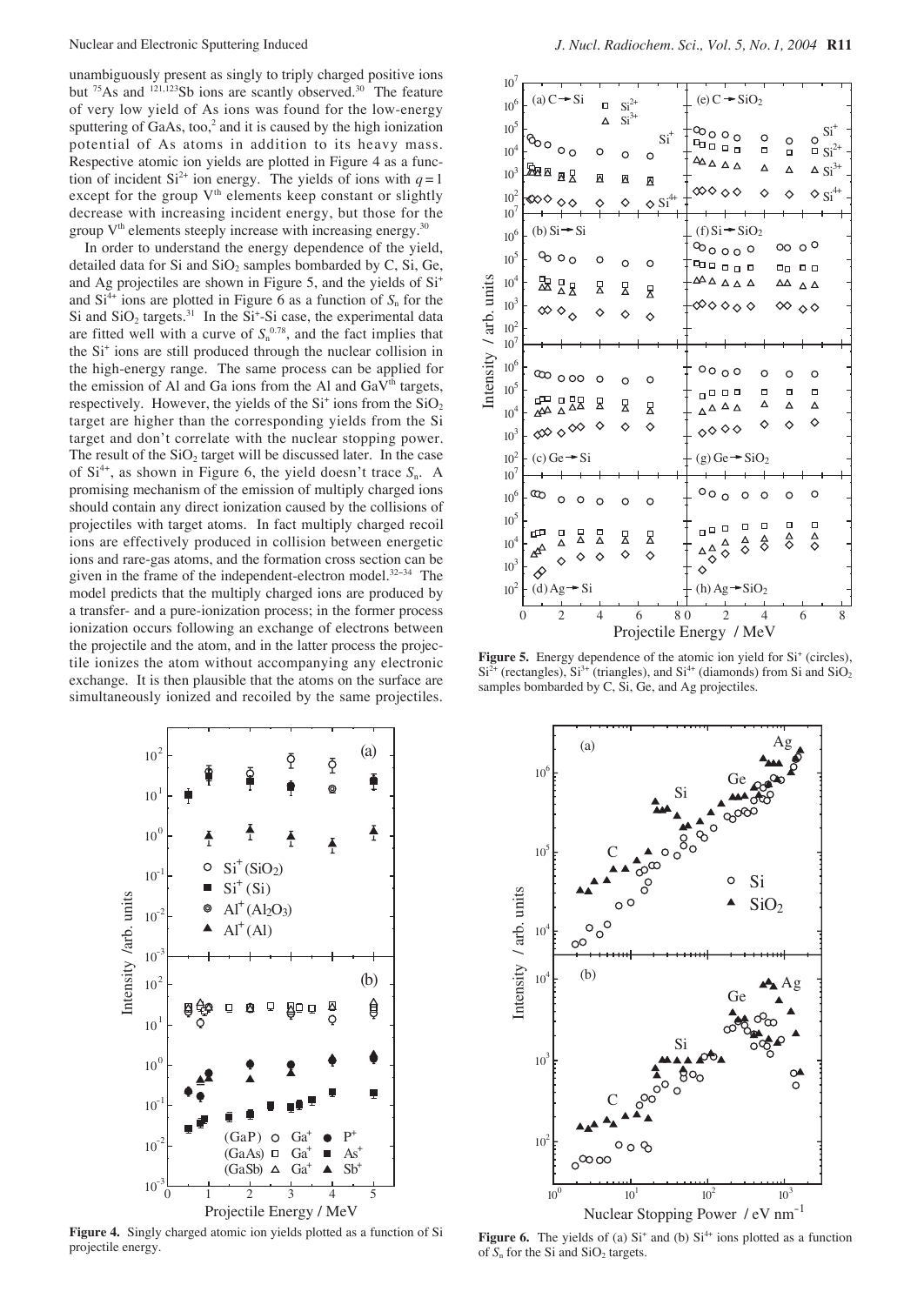According to the independent-electron model,<sup>32-34</sup> the cross sections for multiple ionization of recoiled-atoms are given by the sum of cross sections for the pure and transfer ionization, and are expressed as

$$
\sigma(q, q'; i) = \int_{i}^{n} \left| P_{\mathrm{V}}^{i} (1 - P_{\mathrm{V}})^{n-i} 2\pi b db, \right. \tag{3}
$$

where *q* and *q*' are the charges of projectiles before and after the collision, respectively, *i* is the charge of the recoiled ions, *n* the number of electrons in the outer shell,  $P<sub>V</sub>$  the ionization probability of one of the outer-shell electrons, and *b* the impact parameter of collisions. For the transfer ionization  $P<sub>V</sub>$  is assumed to be constant inside an impact parameter  $r<sub>V</sub>$  and zero outside.<sup>34</sup> Then, the cross sections for those processes are expressed as follows:

$$
\sigma(q, q'; i) = \binom{n}{i} P_{\rm V}^{i} (1 - P_{\rm V})^{n-i} r_{\rm V}^{2} \pi.
$$
 (4)

On the other hand for the pure ionization it is better to assume that the parameter  $P_V$  depends exponentially on the impact parameter,<sup>34</sup>

$$
P_V(b) = P_V(0) \exp(-b/r_V),\tag{5}
$$

where  $P_V(0)$  represents the ionization probability of the outershell electrons at the impact parameter  $b = 0$ . The ionization cross sections calculated for the Si target (where  $n=4$ ) using the parameter values in Table 1 are plotted in Figure 7 along with the experimental data for the  $Si-Si$  system.<sup>31</sup> Those parameter values are derived from the results for a Ne*q+* + Ne system at an energy of 1.05 MeV/u. The qualitative agreement supports the process caused by simultaneous occurrence of ionization and recoil induced by the projectiles.

**TABLE 1: Values of the Parameters**  $P_v$  **and**  $r_v$  **(in nm)** Used for (a) the Transfer Ionization and Those of  $P_V(0)$  and  $r_v$  for (b) the Pure Ionization (Reference 31)

|                         | ч |   | $P_{V}$ | $r_{\rm V}$ |
|-------------------------|---|---|---------|-------------|
| (a) transfer ionization | 2 | 3 | 0.19    | 0.049       |
|                         | 2 |   | 0.28    | 0.036       |
|                         | 4 | 3 | 0.34    | 0.007       |
| (b) pure ionization     |   |   | 0.35    | 0.033       |
|                         |   |   | 0.40    | 0.055       |
|                         |   |   |         |             |



**Figure 7.** The ionization cross sections calculated (open circles) for the Si target (where  $n = 4$ ) applying parameters derived from the results for a  $Ne^{q+}$  + Ne system at an energy of 1.05 MeV/u along with the experimental data (closed rectangles) for the Si-Si system. The line is drawn to guide the eye.

Another feature shown in Figure 4 is that the yields of the group  $V<sup>th</sup>$  ions, whose ionization potentials are higher than the work functions of the samples, depend strongly on the incident energy (and the electronic stopping power). This characteristic dependence different from those of the other secondary ions can be accounted by the following process<sup>30</sup>: In the case of semiconductive and insulating materials, the fast projectile excites electrons from the valence band to the conduction band and the produced electrons excite further other electrons to the conduction band. As a result, lots of electron-hole pairs are produced along the path of the projectile, forming a very shortlived electronically high-excited spot. The holes increase the ionization probability compared to the static valence band by acting as accepters of electrons in the emitting atom. Sroubek has deduced the ionization probability  $P_e^+$  as a function of effective electron temperature parameter  $T_{\text{eff}}$  characterizing the electronic excitation,

$$
P_{e}^{+} = \exp\left(-\frac{I - \varphi - \frac{e^{2}}{4v_{\perp}t_{0}}}{k_{B}T_{\text{eff}}}\right),
$$
 (6)

where  $\varphi$  and  $t_0$  are respectively the work function and the relaxation time of the excited spot, *I* and  $v_{\perp}$  are respectively the ionization potential and the normal velocity of the emitting atom,  $k_B$  is the Boltzmann constant and  $e$  is the electronic charge.<sup>35, 36</sup> The effective electron temperature parameter  $T_{\text{eff}}$  is connected with the electronic stopping power *S*<sub>e</sub>. Then, in the framework of the above transient electronic excitation model, it is expected that yields of secondary ions with high ionization potentials depend exponentially on  $1/S_e$ . This expectation is confirmed by the clear exponential dependence shown in Figure 8. The transient electronic excitation can explain the following particulars of observed secondary ion yields which are beyond the scope of the ordinary surface ionization process. The high yield of Si<sup>+</sup> compared to that of Al<sup>+</sup>, as shown in Figure 4, can be understood by the reason that the high-excited spot sustains longer in Si than in Al.<sup>30</sup> In spite of the comparable ionization potential of P and As, P+ ions are more frequently produced than As ions.<sup>30</sup> The fact comes partly by the low electron mobility in GaP of 300  $\text{cm}^2\text{V}^{-1}\text{s}^{-1}$ that is  $0.03$  times as high as that for  $GaAs$ ,<sup>37</sup> and the resultant high transient value of  $T_{\text{eff}}$  is expected. Thus, the increase of the yields of the secondary ions whose ionization potentials are much higher than the work functions of the samples is caused



Figure 8. Secondary ion yields plotted as a function of  $1/S_e$ . The lines are drawn to guide the eye.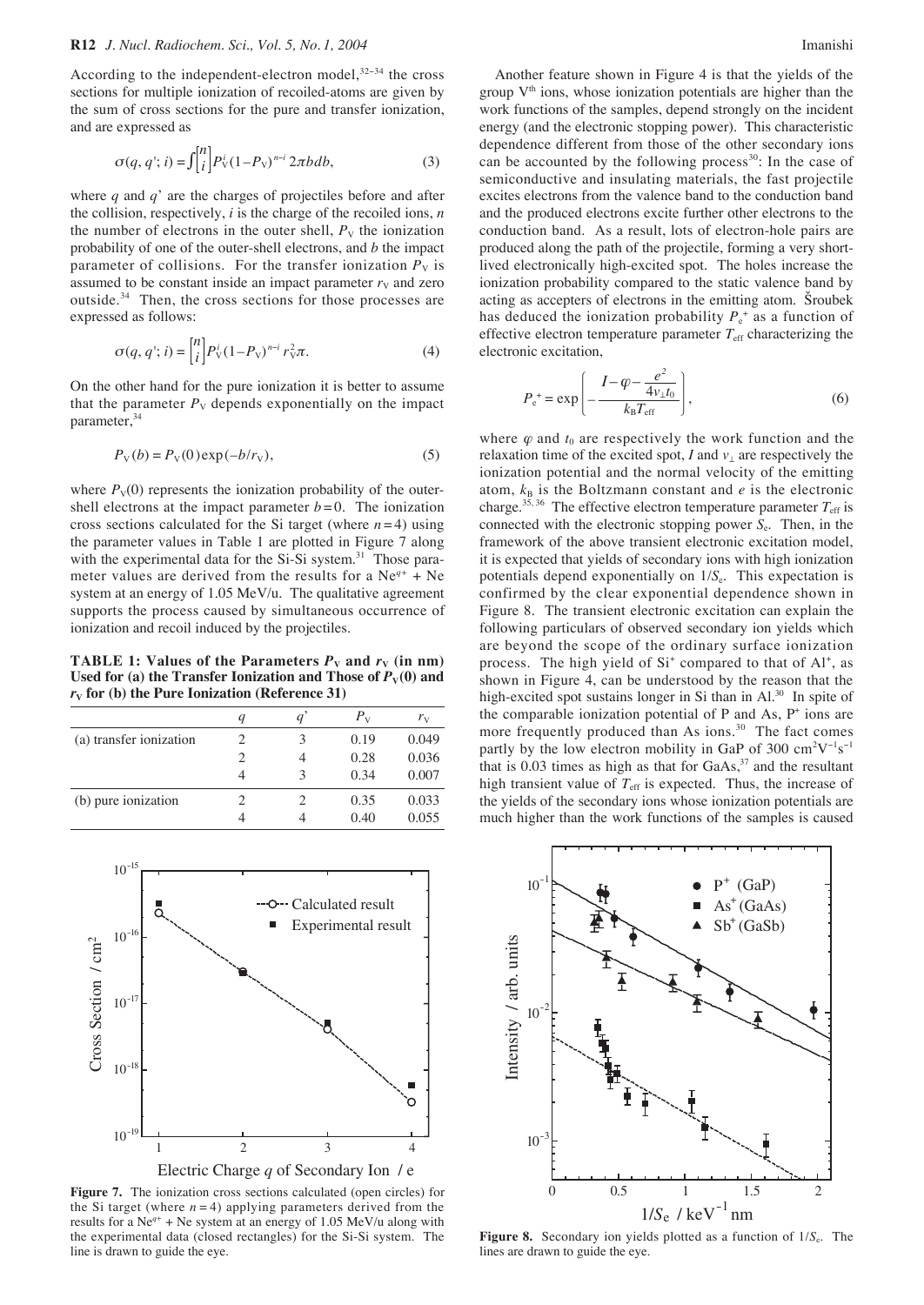by the transient electronic excitation. That is, the electronic process plays an important role in the production of singly charged ions with high ionization potentials as well as multiply charged ions.

*4.1.2. Energy Distribution.* Particles sputtered from a solid surface have a broad energy distribution. An axial energy, which is defined as a kinetic energy along the surface normal, is usually measured and compared with theoretical results. The axial emission energy distributions for  $Al^{q+}$ ,  $Si^{q+}$ ,  $P^{q+}$  (qe: electric charge), and Ga<sup>+</sup> secondary ions are shown in Figure 9 for a 3 MeV  $Si<sup>2+</sup>$ -ion bombardment, for example, and the result obtained for Ga<sup>+</sup> ions emitted from GaAs bombarded by 5.5 keV Ar<sup>+</sup> ions is also included.<sup>2, 30, 38, 39</sup> The distributions scarcely depend on the incident energy of Si ions and are strongly asymmetric extending to a high-energy side with a power law dependence on the emission energy. The Sigmund-Thompson calculation of the linear cascade model, which has been developed for sputtering in the nuclear-collision-dominant low incident energy region,<sup>20−22</sup> can reproduce the measured distributions using a reasonable surface potential energy of about 3 eV in the case of the singly charged ions even at the high energies, as far as noninsulating targets are concerned. $30, 38$  The result agrees with the conclusion deduced from the yield measurement; that is, in the case of non-insulating targets, singly charged atomic ions are produced through the nuclear collision even in the high-energy range. In the case of insulating  $SiO<sub>2</sub>$  target, the energy distribution of  $Si<sup>+</sup>$  ions emitted from the target is symmetric and is narrower than the value expected from the Sigmund-Thompson distribution.<sup>38</sup> The result combined with the yield increase compared to the Si target leads to the conclusion that a large part of the secondary atomic ions are formed not by the linear collision cascade but mainly by a bond breaking through a repulsive energy level produced by the electronic process, as discussed earlier on laser-induced atomic desorption in some insulating materials such as alkali halides and  $SiO_2$ <sup>40,41</sup>

Regarding to the multiply charged ions,  $30, 38$  as shown in Figure 5, the observed yields are very high compared to data of the low-energy incidence. At a keV-energy region, a yield ratio of  $Si^{2+}$  to  $Si^{1+}$ , for example, is about  $10^{-3}$  and it is explained by inner-shell excitations accompanied by Auger electron emission.<sup>1</sup> In this process, the emission energy distri-

bution of multiply charged ions does not differ from that of singly charged ions. However, Figure 9 shows that the emission energy is higher than the value of the singly charged ions. The most probable and the mean energies of the axial emission energy distributions are overall proportional to the electric charge of the secondary ion, as shown in Figure 10 for the 3 MeV Si impact. These facts support the formation mechanism by the simultaneous process of ionization and kinetic recoil. The microscopic charging up in the track region stands for a very short period of about  $10^{-15}$ – $10^{-14}$  s. Then, the period is too short for a stationary atom to get a kinetic energy by the repul-



Figure 10. The most probable and the mean energies of the axial emission energy distributions for the 3 MeV Si<sup>2+</sup> impact.



**Figure 9.** Axial emission energy distributions for  $Al^{q+}$ ,  $Si^{q+}$ ,  $P^{q+}$  (*qe*: electric charge),  $Ga^+$ , and  $Sb^+$  secondary ions for the 3 MeV  $Si^{2+}$  impact along with the result obtained for  $Ga^+$  ions emitted from GaAs bombarded by 5.5 keV  $Ar^+$  ions.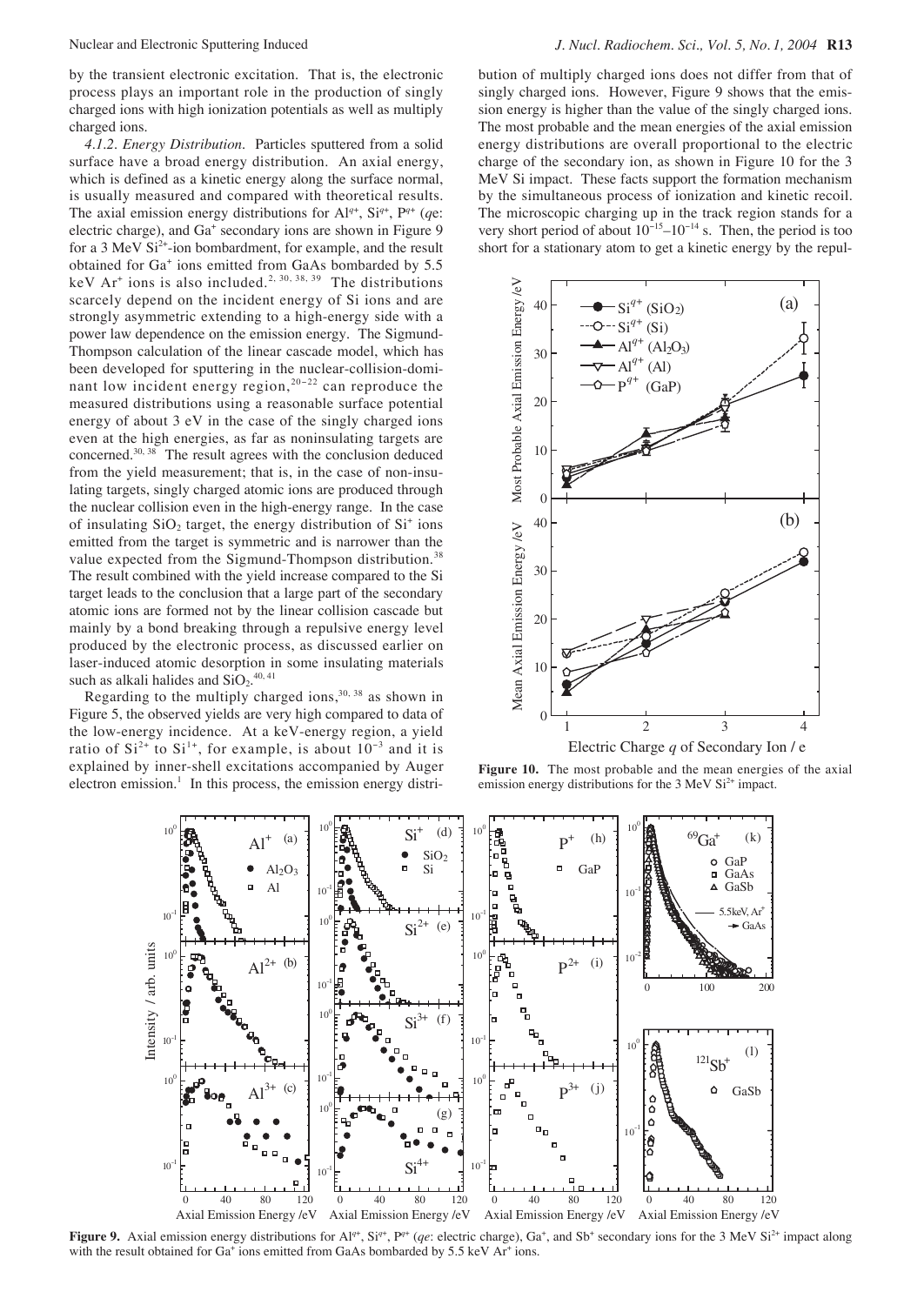sive Coulomb force enough to override the potential barrier. However, when a target atom on the surface is recoiled with a kinetic energy of a few eV to a direction of about 90º with respect to the incident beam axis, and is ionized at the same time, the atom is accelerated further to the backward direction by the repulsive Coulomb force from neighboring ionized target atoms in the track region and can get out the surface within  $10^{-15}$ – $10^{-14}$  s. The Coulomb repulsive energy is estimated to be about (10 to 15)  $\times$  *q* eV on an average when the nearest lying atoms are assumed to be doubly ionized.<sup>30</sup> This simple mechanism initiated by the simultaneous recoiling and ionization is supported by the independence of the yield ratios on incident energy and target species.<sup>31</sup>

### **4.2. Cluster Ions**

*4.2.1. Yield.* Figure 11 shows mass distributions of secondary ions emitted from Al,  $Al_2O_3$ ,  $Si$ ,  $SiO_2$ ,  $GaP$ ,  $GaAs$ , and GaSb under the bombardment of  $3 \text{ MeV } Si^{2+}$  ions. No cluster ion is emitted from the Al and Si targets. On the other hand, large cluster ions were observed for the  $Al_2O_3$ , and  $SiO_2$  targets;  $(Al_2O_3)_{p-1}AlO^+$ ,  $(Al_2O_3)_{p-1}AlO_2^+$ ,  $(Al_2O_3)_{p-1}Al_2O_2^+$ , and  $(Al_2O_3)_{p-1}Al_2O_3^+$  (*p* is a positive integer) from  $Al_2O_3$ , and  $(SiO_2)_{p-1}Si^+$ ,  $(SiO_2)_{p-1}SiO^+$ ,  $(SiO_2)_{p-1}SiO_2^+$ , and  $(SiO_2)_{p-1}Si_2O^+$ from  $SiO_2$ <sup>42, 43</sup> In the cases of the GaP and GaAs targets no large cluster ion was detected.<sup>25</sup> On the other hand, large cluster ions composed of Sb were found for the GaSb target.<sup>25</sup> The yields of the observed clusters emitted from  $SiO<sub>2</sub>$  are shown in Figure 12 as a function of the Si and Ag incident energy.<sup>43</sup> Figure 13 shows the case for the Si-GaSb system.<sup>25</sup>



**Figure 11.** Mass distributions of secondary ions emitted from Al,  $Al_2O_3$ , Si, SiO<sub>2</sub>, GaP, GaAs, and GaSb under the bombardment of 3 MeV Si ions.



**Figure 12.** The yields of the observed clusters emitted from  $SiO<sub>2</sub>$  as a function of the (a) Si and (b) Ag incident energy.

We treat the mechanism of the sputtering from the  $SiO<sub>2</sub>$ sample.<sup>43</sup> The experimental result that the cluster yields steeply increase with increasing incident energy indicates that the electronic energy transfer governs the mechanism of cluster-ion formation even in the competing region of the electronic and nuclear energy depositions. Figures 14 and 15 show power law dependences of the cluster ion yields on the electronic stopping power and on the cluster size  $p$ , respectively.<sup>43</sup> From the results, it is obvious that the yields are represented well by a simple power function of  $Y \propto p^A S_e^B$ , where *A* and *B* are fitting parameters, *A* taking a negative value and *B* being positive. That is, the intensity of the cluster ions depends inversely on the size of the clusters and the intensity of the large cluster ions increases more steeply with increasing electronic stopping power than that of the small clusters. The unambiguous correlation indicates that the cluster ions are produced through the process initiated by the electronic-energy deposition. Mechanisms based on the electronic energy deposition have been proposed for the explanation of secondaryparticle emission under high-energy ion bombardment.<sup>10, 13, 14, 44</sup> However, most of the models try to explain the total yield of the secondary particles and do not step into the explanation of the yields of individual components. Hedin et al. $12$  proposed an ion-track model. In this model, it is assumed that secondary electrons produced by a projectile hit bonding electrons in a solid and a cluster with a size of *p* is emitted by multiple hits. The probability emitting the cluster depends both on the electronic stopping power and size. The larger cluster has the steeper increase with the stopping power. The prediction qualitatively explains the feature of the experimental dependence. That is, the cluster ions are not formed by the coagulation of  $SiO<sub>2</sub>$  molecules in a vacuum nor formed by decomposition of very large metastable clusters after sputtering, but are formed in the near-surface region due to the multiple breaking of bonds directly by the incident ions and indirectly by the shower of secondary electrons. For the Ag projectile 60% of the deposit energy, that is, 500 –1000 eV/nm, is consumed in the excitation process of bonding electrons and sufficient to break a large number of covalent bonds (4.7 – 8.2 eV/bond) at the same time.<sup>45</sup>

On the other hand, the ion-track model cannot be applied to the semiconductive materials because of the fast recovery of



**Figure 13.** The yields of the observed clusters emitted from GaSb as a function of the Si incident energy.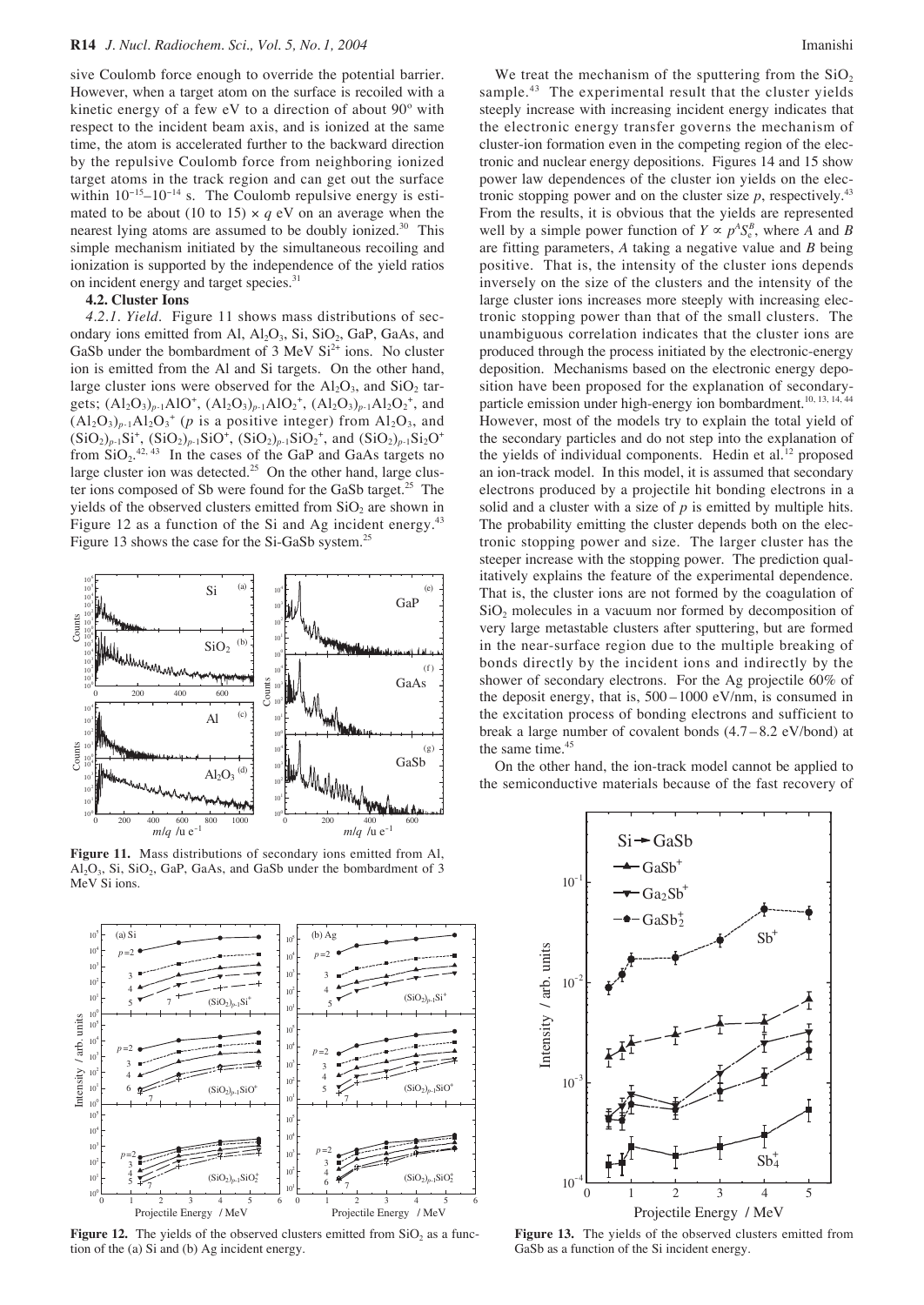

**Figure 14.** Power law dependences of the cluster ion yields on the electronic stopping power. The exponents of the power law function are shown in the parentheses. The lines are drawn to guide the eye.



**Figure 15.** Power law dependences of the cluster ion yields on the cluster size *p*. The exponents of the power law function are shown in the parentheses. The lines are drawn to guide the eye.

the bond breaking. An experimental study of the sputtering phenomena of GaAs was done by Schenkel et al.46, 47 using multiply charged slow ions. They plotted the total sputtering yield for GaAs as a function of potential energy, and found that the total yield is very low up to a value of the potential energy and then increases by two or three orders of magnitude beyond the value. Meanwhile, a theoretical work predicted that structural changes are induced in covalent solids when 10% of valence electrons are promoted from bonding states in the valence band to anti-bonding states in the conduction band.<sup>48</sup> Therefore, Schenkel et al.<sup>46, 47</sup> concluded that the steep increase of the sputtering yields is caused by the destabilization of atomic bonds resulted from high-density electronic



**Figure 16.** The yields of cluster ions from GaSb as a function of the electronic stopping power. The yield of Ga<sup>+</sup> is shown for comparison.



**Figure 17.** Secondary cluster ion yields plotted as a function of  $1/S_e$ for the GaP and GaSb targets. The lines are drawn to guide the eye.

excitations. A critical laser fluence $49$  to induce such a phase transition in GaAs is accepted to be  $5 \text{ keV/nm}^2$  where a characteristic absorption depth<sup>50</sup> is 1  $\mu$ m. Then a similar phase transition can happen for GaP, GaAs, and GaSb at the electronic stopping power of the MeV-energy region. The ionization potentials of a di-atomic cluster  $Ga<sub>2</sub>$  are low and they are easily ionized. Then, the yield dependence of  $Ga<sub>2</sub>$  ions on the incident energy is expected to represent the sputtering-yield dependence on the incident energy in the case of the  $GaV<sup>th</sup>$ targets.<sup>51</sup> As a result, the sums of the yields of neutral and ionized clusters containing Sb from GaSb should have a similar energy dependence.<sup>51</sup> However, as shown in Figure 16, the yields of the ionized clusters containing Sb increase with increase in the electronic stopping power; this behavior contrasts strongly with a scarce dependence of the  $Ga<sub>2</sub>$  ion yield on the electronic stopping power. The fact reflects the increase of ionization efficiency by the transient electronic excitation described above, as shown in Figure 17. Figure 18 shows the cluster size dependence of the secondary cluster ion yields for the GaSb target. The result shows the clear power-law dependence.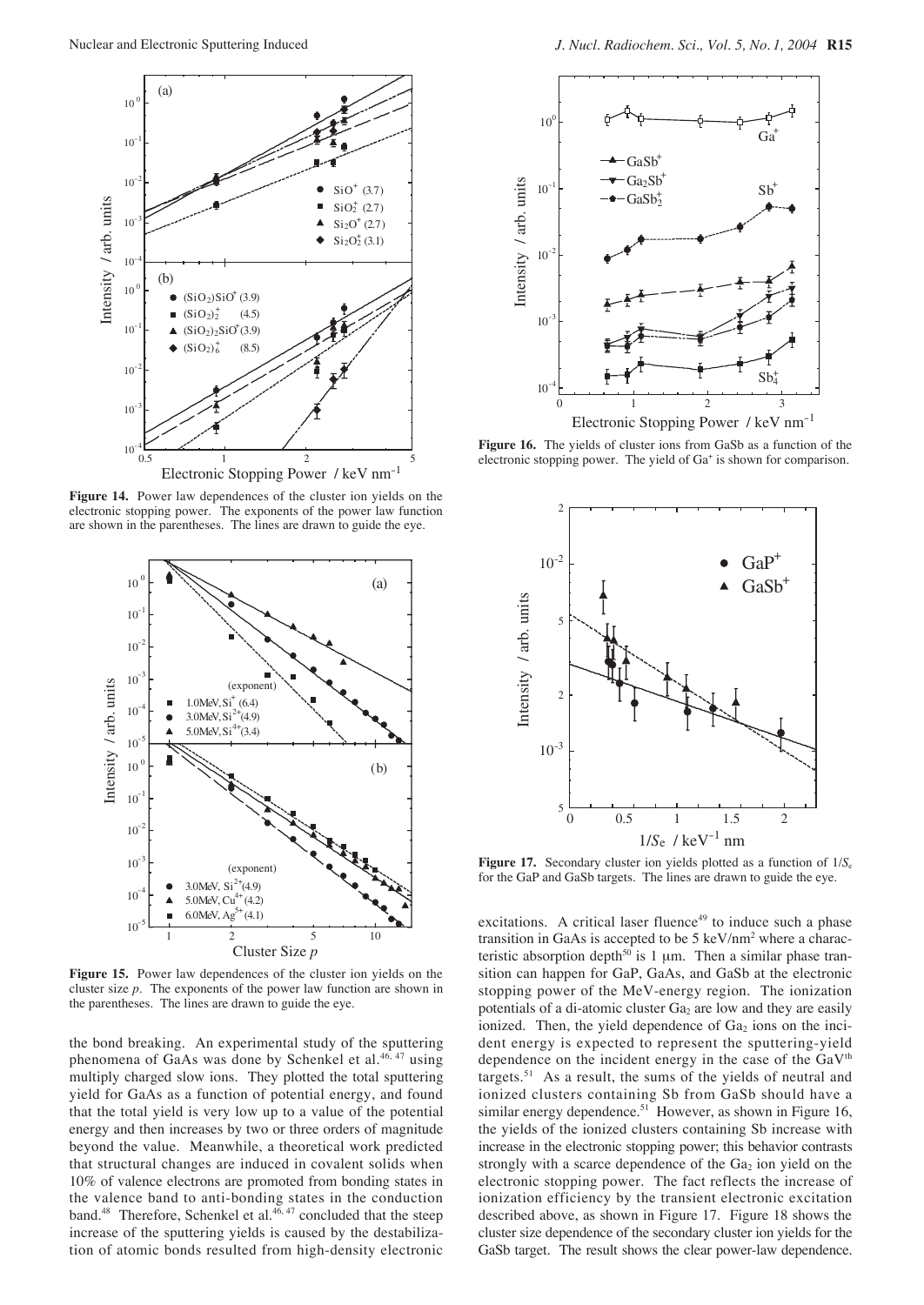

**Figure 18.** The cluster size dependence of the secondary cluster ion yields for the GaSb target bombarded by 0.5, 3, and 5 MeV Si ions. The exponents of the power law function are shown in the parentheses. The lines are drawn to guide the eye.



**Figure 19.** The cluster size dependence of the secondary cluster ion yield for  $Al_2O_3$ . The exponents of the power law function are shown in the parentheses. The lines are drawn to guide the eye.

So far quantitative explanation of the power-law dependence is still an open problem even in the nuclear-collision-dominant low energy sputtering.

Most experimental results of the yield dependence on size of cluster have shown power-law dependences irrespective of projectile energy. However, the result for  $Al_2O_3$  shows exceptionally an exponential dependence as shown in Figure 19. The exponential dependence is expected in the process of coagulation of atoms and small molecules sputtered from the surface in a selvage region just outside the surface. $51$ 

*4.2.2. Energy Distribution.* As shown in Figure 20, axial emission energy distributions of oxide cluster ions from  $SiO<sub>2</sub>$ and  $Al_2O_3$  are symmetric, and are very narrow compared to those of the atomic ions.<sup>38</sup> The peak energies are plotted in Figure 21 as a function of mass for the three series of the oxide clusters emitted from  $SiO_2$  and  $Al_2O_3$  in the 3-MeV Si incidences. In the case of  $SiO<sub>2</sub>$  the peak energy decreases very slowly with the size of clusters.<sup>38</sup> On the other hand, the energy of clusters from  $\text{Al}_2\text{O}_3$  increases first with increasing size and then levels off.<sup>51</sup> The feature supports again that the clusters observed in  $Al_2O_3$  are not directly emitted from the surface of the target but are probably produced indirectly by coagulation of molecules in the selvage region near the surface.



**Figure 20.** Axial emission energy distributions of oxide cluster ions from  $SiO<sub>2</sub>$  and  $Al<sub>2</sub>O<sub>3</sub>$ .



**Figure 21.** The peak energies plotted as a function of mass for the three series of the oxide clusters emitted from  $SiO<sub>2</sub>$  and  $Al<sub>2</sub>O<sub>3</sub>$  in the 3 MeV  $Si<sup>2+</sup>$  incidences.

#### **5. Summary**

The experimental results and the mechanism of secondary ion formation for the Al, Si,  $Al_2O_3$ ,  $SiO_2$ ,  $GaP$ ,  $GaAs$ , and GaSb targets under MeV-energy heavy ion bombardment are presented. The secondary ion emission depends characteristically both on the secondary ion species and on the target species.

The yield and the emission energy distribution for the singly charged ions from the non-insulating targets are explained qualitatively by the Sigmund-Thompson linear cascade model combined with the increase of ionization probability by the transient electronic excitation.

However, the results for the multiply charged ions differ from those of the low-energy incidence in the high yield and the proportionality of the most probable and mean energies to the electric charge. The facts can be explained by the simple